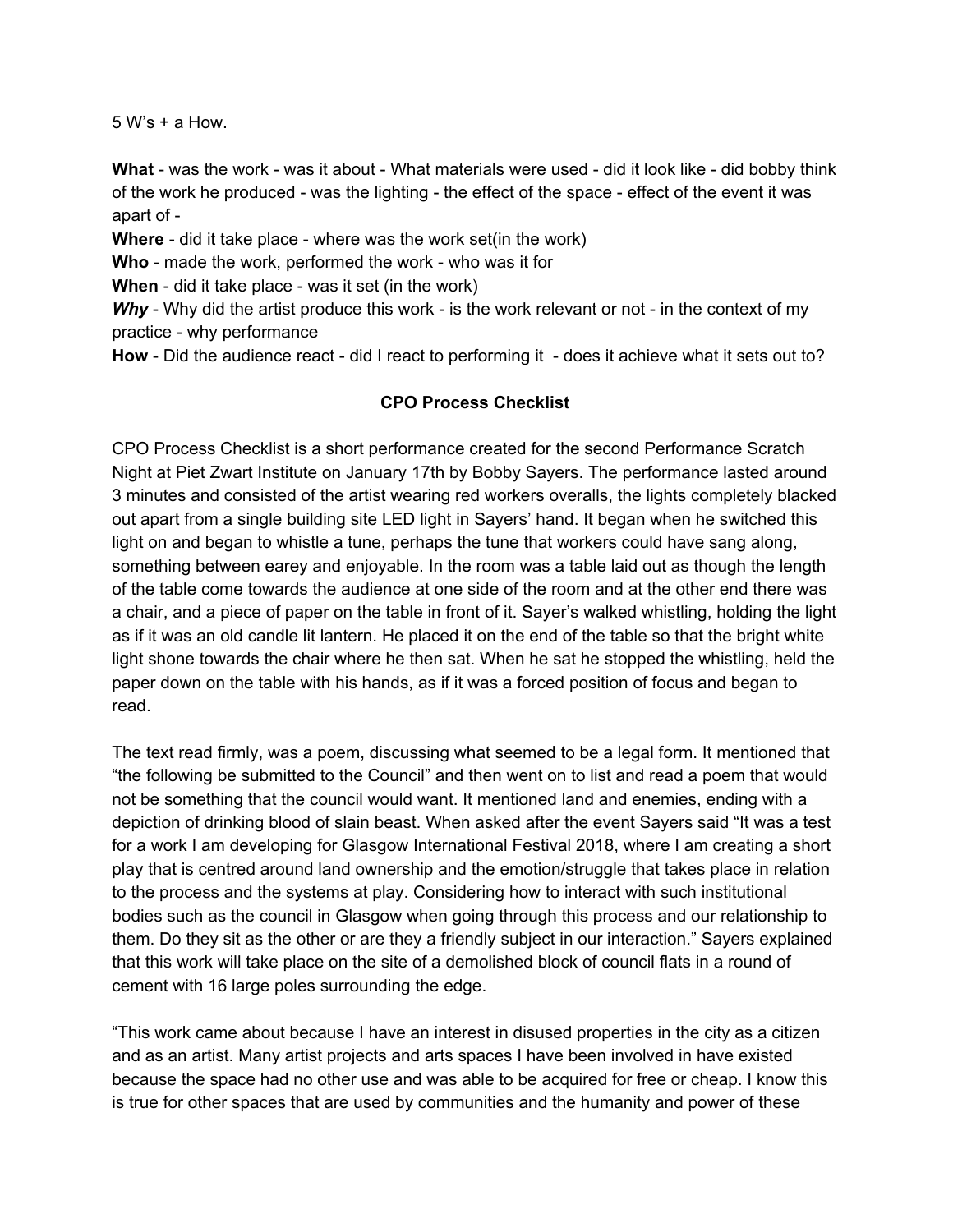spaces for the community around them or that use them, I feel is extremely valuable, perhaps beyond traditional quantitative methods especially around economical arguments. What really sparked the direction towards the production of this work was a Cross Party Conference at the Scottish Parliament between MP's and Arts Organisations around 'Can Artists and Planners Work Together?' where MP XXXXX discusses changes in legilastions that should make it much easier now in Scotland for communities to acquire and fund the take over of disused spaces in Scotland. So for me this work was to be created for everyone and for myself. As a way in which I can research a subject that may be pertinent to the way in which I exist after my masters and for those in Glasgow that may wish to do the same. I am hoping it can have some symbols of hope and distribute some knowledge perhaps to those that see the work. Perhaps these are too big of things to hope for but for me a good place to start. Though the work performed at the second performance night was…"

Capitalism does not always offer a space, or a feedback loop, allowing for thought on the individual and how the system might affect them.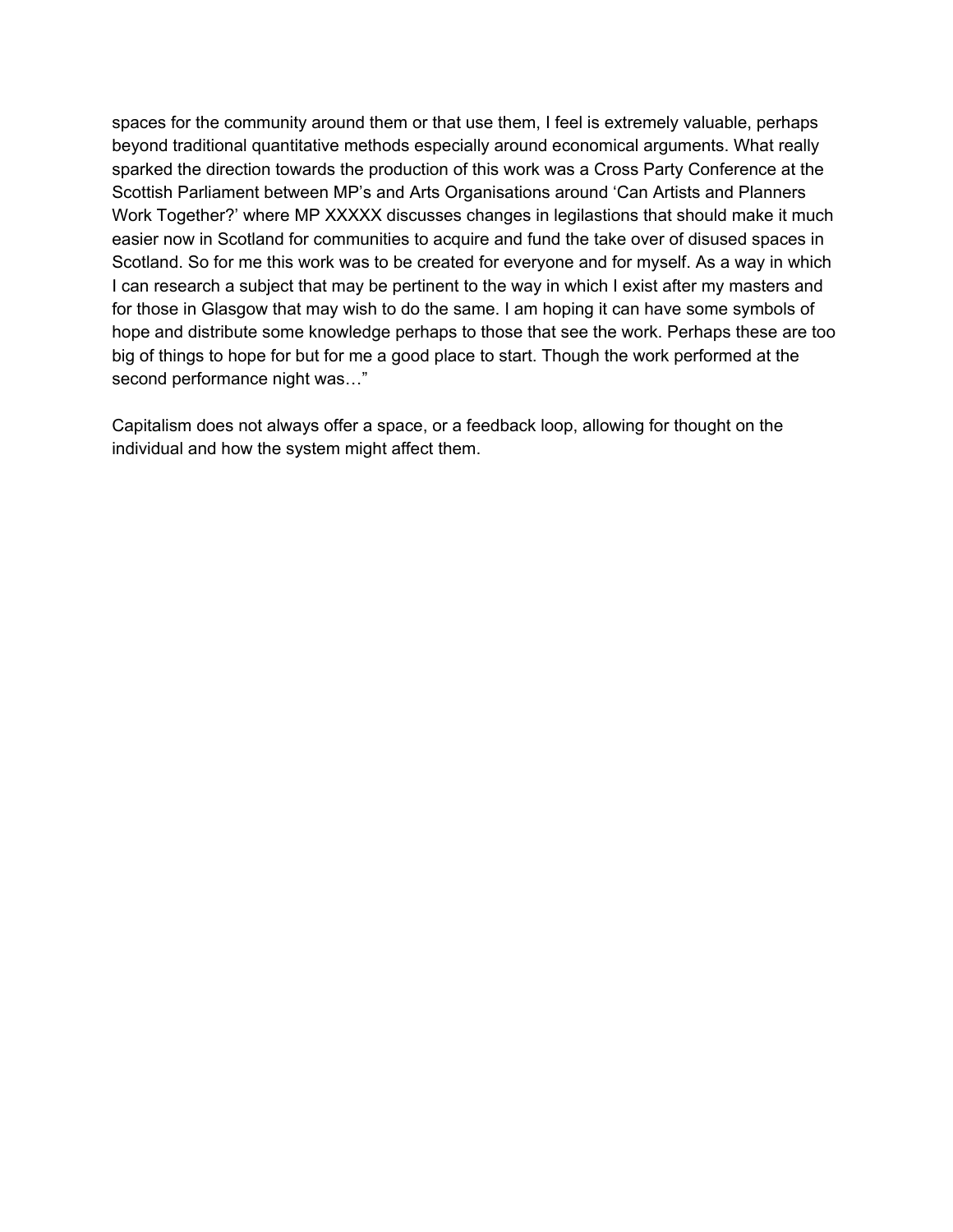## ---- What were you thinking? LIST

I was thinking of, I am still thinking of:

What was I thinking of when making the CPO artwork:

- I was thinking of the process involved in gaining disused land, I am still thinking of this and how to find out more.
- I was thinking of the emotions that someone feels when going through systems and processes of bureaucracy within the current capitalist cities/countries. I am still thinking of this and how my own experiences currently, such as problems with the Dutch Tax system and the student loan connect to other systems in place and the knowledge that they hold.
- Being made to feel small, hence the decision of the table that people look down at the performer, I am not so much thinking about this as it seems to lean more stereotypically on the scale of power and the receiver of that which is enforced upon them.
- I was thinking about working class aesthetic through the costume that was worn and I am still thinking about this but perhaps in a different way, again that I do not want to position the character in a way that takes away from the story/performance.
- I am thinking of lighting, as it has been a powerful tool to create atmosphere in my work but for Glasgow International I will not have time power and it will be day time, so I am rethinking how instead of light I can use other tools to create atmosphere such as sound, props and costumes.
- I was thinking about the specific knowledge or parts of the process that could be simplified or translated in the performance, mentioning forms or contacts etc but I have not done this simply gestured towards them, I am still thinking how I can involve these elements further.
- I was thinking of sharing and collective knowledge and I still am thinking of this.
- I was not thinking so much about movements and gestures of the body but I wish to think more about this in the future

Think of:

Being made to feel small:

You are in an empty room apart from a single chair, the room has stark bright artificial lighting, fluorescent tubes shining down from the high ceiling. You do not want to sit on the chair you want to leave but you was told of the consequences of the situation if you do not comply and to you they are not worth what it is to simply sit for a short amount of time, you feel. But as you enter the room and are considering sitting a voice is projected into the space telling you to sit in the chair in a firm, unsympathetic manor. You sit, the chair is small, you bend down into a